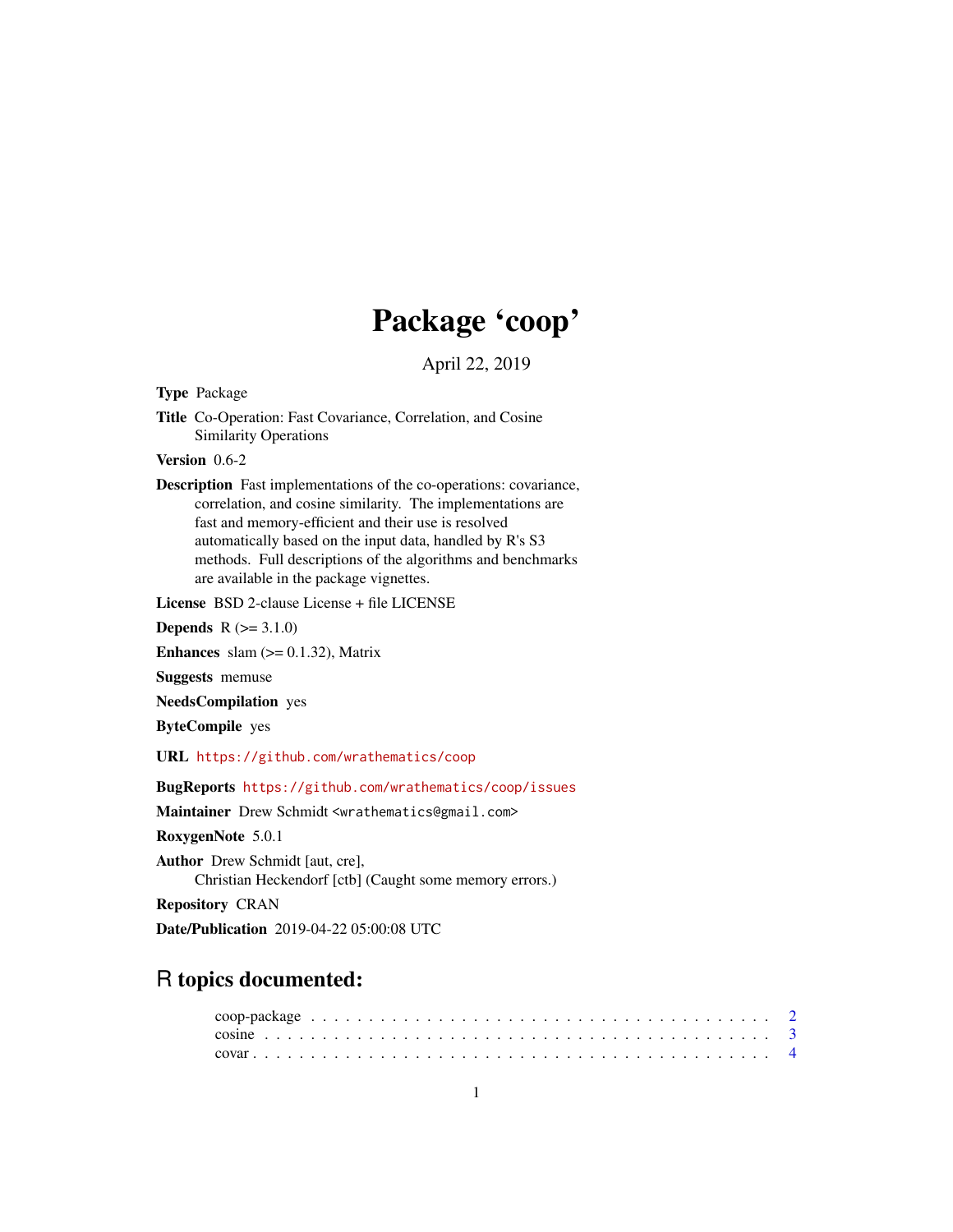# <span id="page-1-0"></span>2 coop-package

coop-package *Cooperation: A Package of Co-Operations*

#### Description

Fast implementations of the co-operations: covariance, correlation, and cosine similarity. The implementations are fast and memory-efficient and their use is resolved automatically based on the input data, handled by R's S3 methods. Full descriptions of the algorithms and benchmarks are available in the package vignettes.

Covariance and correlation should largely need no introduction. Cosine similarity is commonly needed in, for example, natural language processing, where the cosine similarity coefficients of all columns of a term-document or document-term matrix is needed.

#### The inplace argument

When computing covariance and correlation with dense matrices, we must operate on the centered and/or scaled input data. When inplace=FALSE, a copy of the matrix is made. This allows for very wall-clock efficient processing at the cost of m<sup>\*</sup>n additional double precision numbers allocated. On the other hand, if inplace=TRUE, then the wall-clock performance will drop considerably, but at the memory expense of only m+n additional doubles. For perspective, given a 30,000x30,000 matrix, a copy of the data requires an additional 6.7 GiB of data, while the inplace method requires only 469 KiB, a 15,000-fold difference.

Note that cosine is always computed in place.

#### The t functions

The package also includes "t" functions, like tcosine(). These behave analogously to tcrossprod() as crossprod() in base R. So of cosine() operates on the columns of the input matrix, then tcosine() operates on the rows. Another way to think of it is, tcosine(x) = cosine(t(x)).

#### Implementation Details

Multiple storage schemes for the input data are accepted. For dense matrices, an ordinary R matrix input is accepted. For sparse matrices, a matrix in COO format, namely simple\_triplet\_matrix from the slam package, is accepted.

The implementation for dense matrix inputs is dominated by a symmetric rank-k update via the BLAS subroutine dsyrk; see the package vignette for a discussion of the algorithm implementation and complexity.

The implementation for two dense vector inputs is dominated by the product  $t(x)$  %\*% y performed by the BLAS subroutine dgemm and the normalizing products  $t(y)$   $\rightarrow \infty$  y, each computed via the BLAS function dsyrk.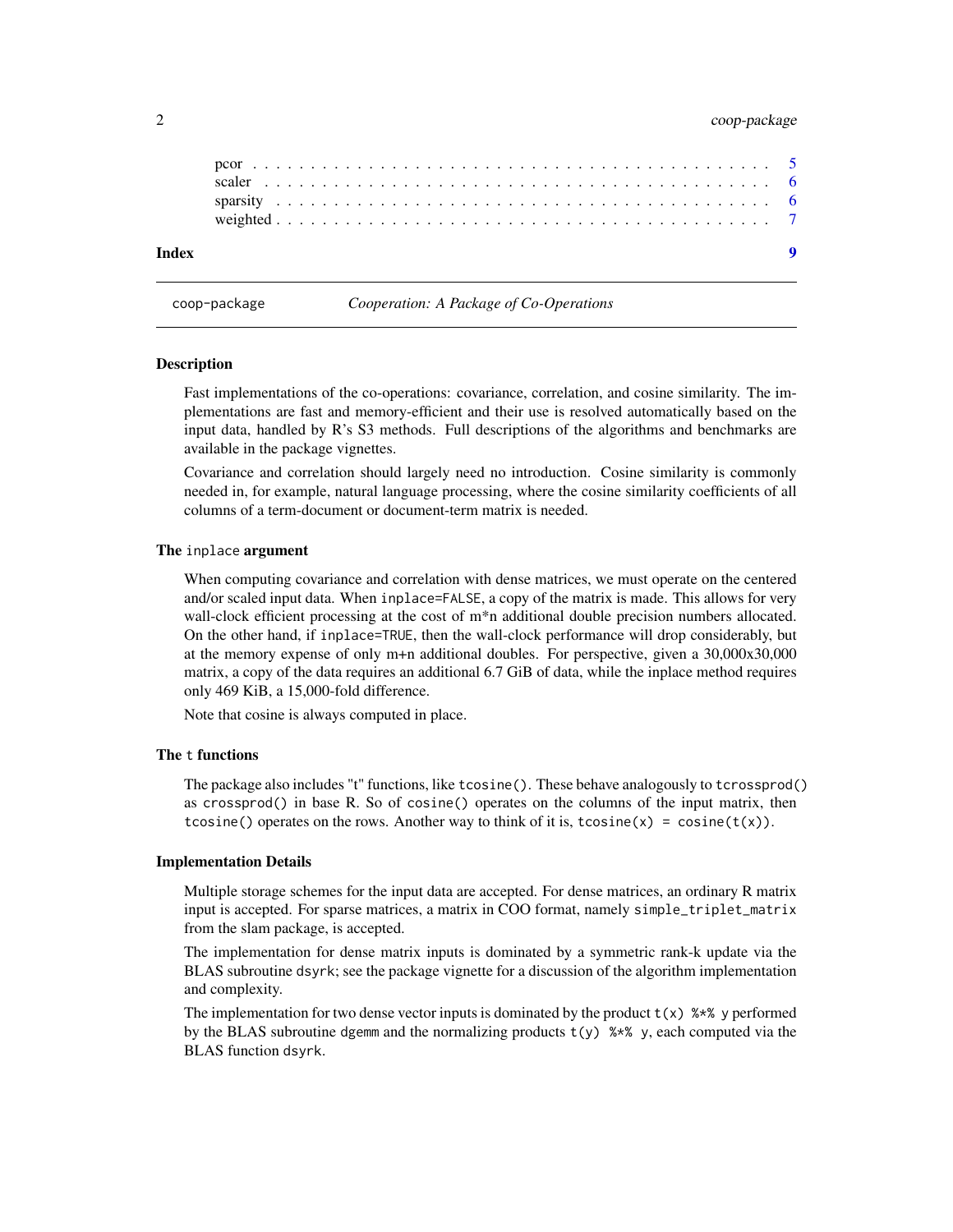#### <span id="page-2-0"></span> $\cosine$   $3$

# Author(s)

Drew Schmidt

<span id="page-2-1"></span>

|--|

# Description

Compute the cosine similarity matrix efficiently. The function syntax and behavior is largely modeled after that of the cosine() function from the lsa package, although with a very different implementation.

### Usage

```
cosine(x, y, use = "everything", inverse = FALSE)tcosine(x, y, use = "everything", inverse = FALSE)
```
# Arguments

| X       | A numeric dataframe/matrix or vector.                                                                            |
|---------|------------------------------------------------------------------------------------------------------------------|
| V       | A vector (when x is a vector) or missing (blank) when x is a matrix.                                             |
| use     | The NA handler, as in R's cov() and cor() functions. Options are "everything",<br>"all.obs", and "complete.obs". |
| inverse | Logical; should the inverse covariance matrix be returned?                                                       |

# Details

See ?coop-package for implementation details.

# Value

The  $n \times n$  matrix of all pair-wise vector cosine similarities of the columns.

#### Author(s)

Drew Schmidt

#### See Also

[sparsity](#page-5-1)

```
x <- matrix(rnorm(10*3), 10, 3)
coop::cosine(x)
coop::cosine(x[, 1], x[, 2])
```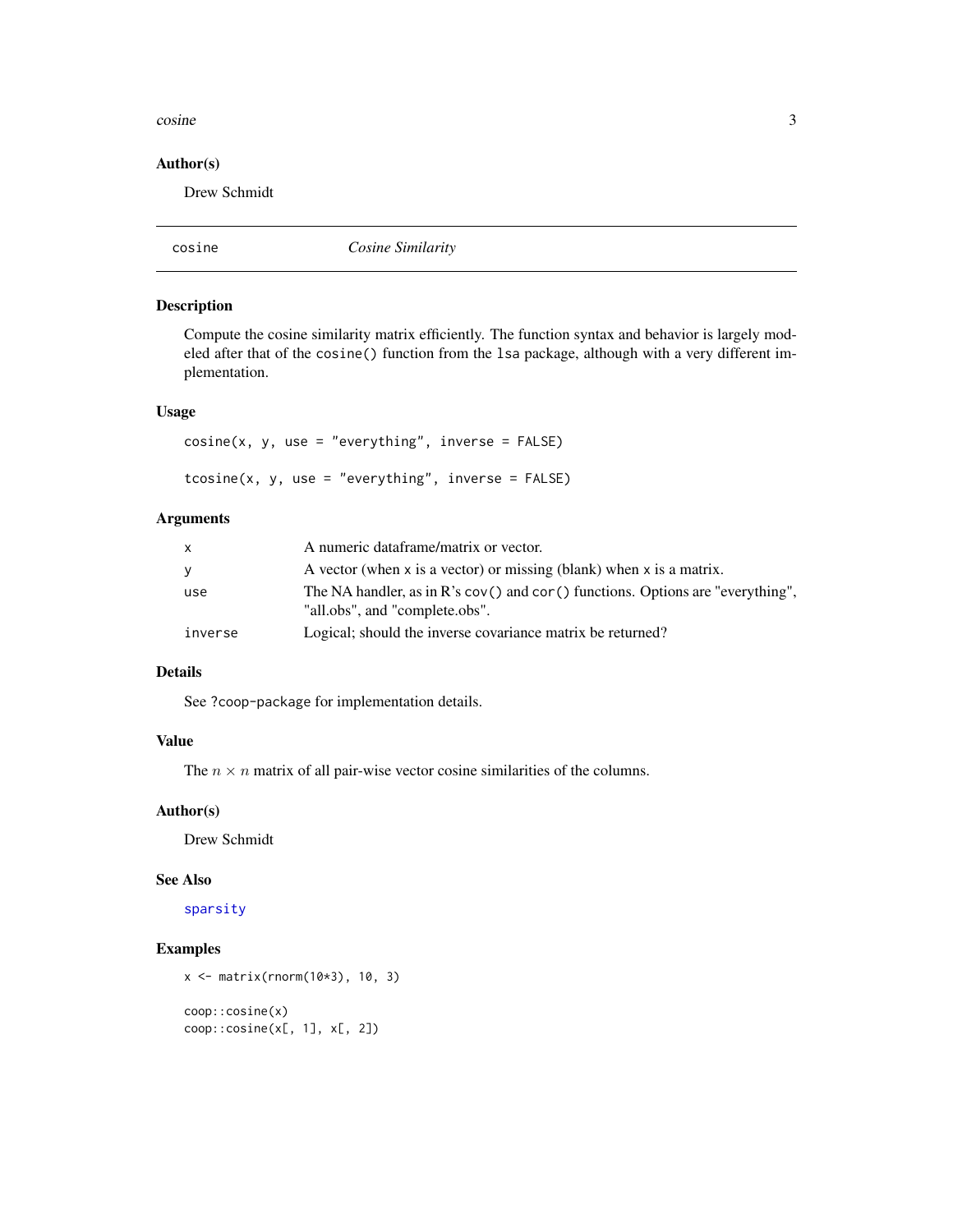<span id="page-3-1"></span><span id="page-3-0"></span>covar *Covariance*

# Description

An optimized, efficient implemntation for computing covariance.

# Usage

```
covar(x, y, use = "everything", inplace = FALSE, inverse = FALSE)tcovar(x, y, use = "everything", inplace = FALSE, inverse = FALSE)
```
# Arguments

| $\mathsf{x}$ | A numeric dataframe/matrix or vector.                                                                                         |
|--------------|-------------------------------------------------------------------------------------------------------------------------------|
| y            | A vector (when $x$ is a vector) or missing (blank) when $x$ is a matrix.                                                      |
| use          | The NA handler, as in $\mathbb{R}^3$ s cov() and cor() functions. Options are "everything",<br>"all.obs", and "complete.obs". |
| inplace      | Logical; if TRUE then the method used is slower but uses less memory than if<br>FALSE. See ?coop-package for details.         |
| inverse      | Logical; should the inverse covariance matrix be returned?                                                                    |

# Details

See ?coop-package for implementation details.

# Value

The covariance matrix.

# Author(s)

Drew Schmidt

#### See Also

[cosine](#page-2-1)

```
x <- matrix(rnorm(10*3), 10, 3)
coop::pcor(x)
coop::pcor(x[, 1], x[, 2])
```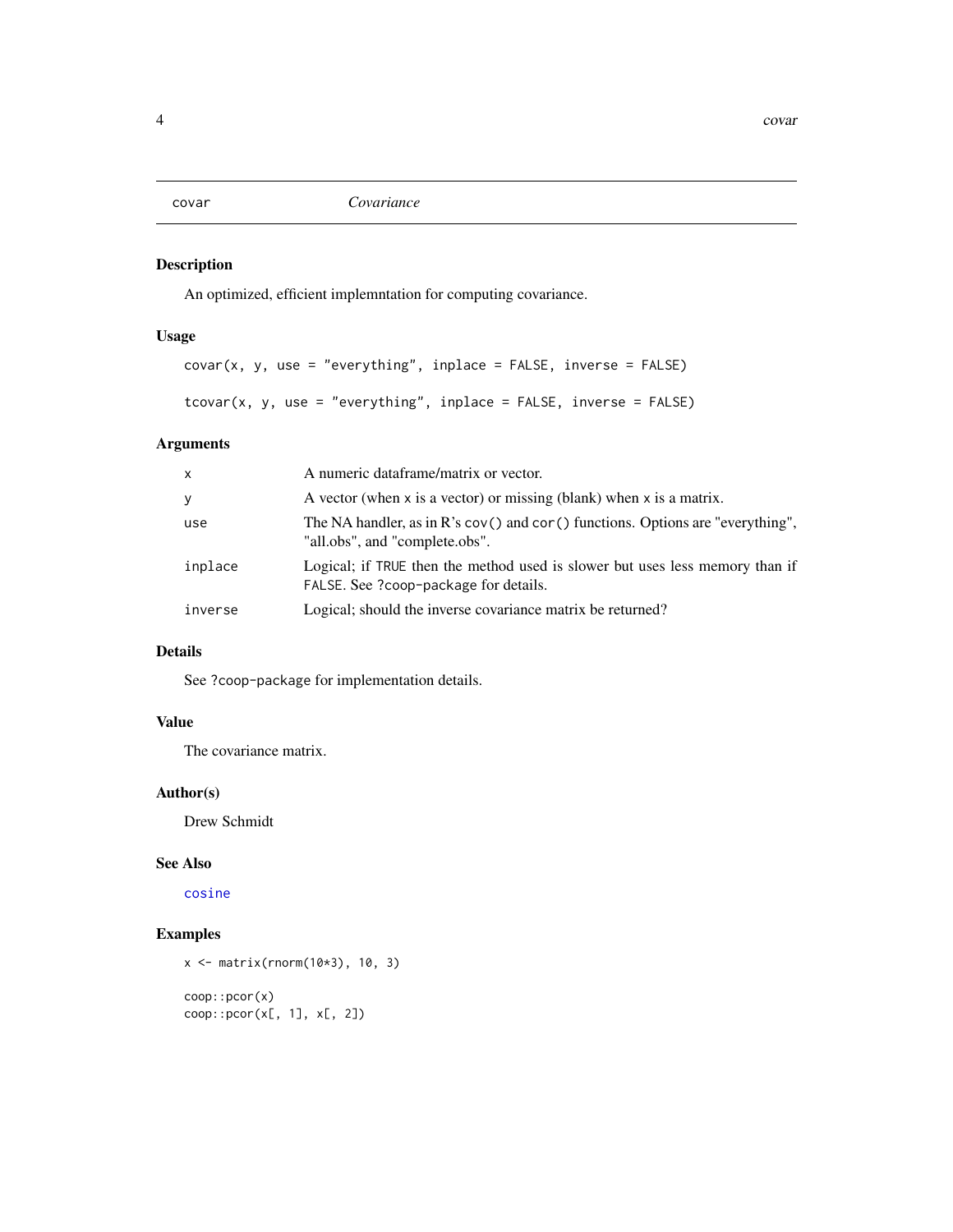<span id="page-4-1"></span><span id="page-4-0"></span>pcor *Pearson Correlation*

# Description

An optimized, efficient implemntation for computing the pearson correlation.

### Usage

```
pcor(x, y, use = "everything", inplace = FALSE, inverse = FALSE)tpcor(x, y, use = "everything", inplace = FALSE, inverse = FALSE)
```
# Arguments

| $\mathsf{x}$ | A numeric dataframe/matrix or vector.                                                                                 |
|--------------|-----------------------------------------------------------------------------------------------------------------------|
| У            | A vector (when x is a vector) or missing (blank) when x is a matrix.                                                  |
| use          | The NA handler, as in $R$ 's cov() and cor() functions. Options are "everything",<br>"all.obs", and "complete.obs".   |
| inplace      | Logical; if TRUE then the method used is slower but uses less memory than if<br>FALSE. See ?coop-package for details. |
| inverse      | Logical; should the inverse covariance matrix be returned?                                                            |

# Details

See ?coop for implementation details.

#### Value

The pearson correlation matrix.

# Author(s)

Drew Schmidt

# See Also

[cosine](#page-2-1)

```
x <- matrix(rnorm(10*3), 10, 3)
coop::pcor(x)
coop::pcor(x[, 1], x[, 2])
```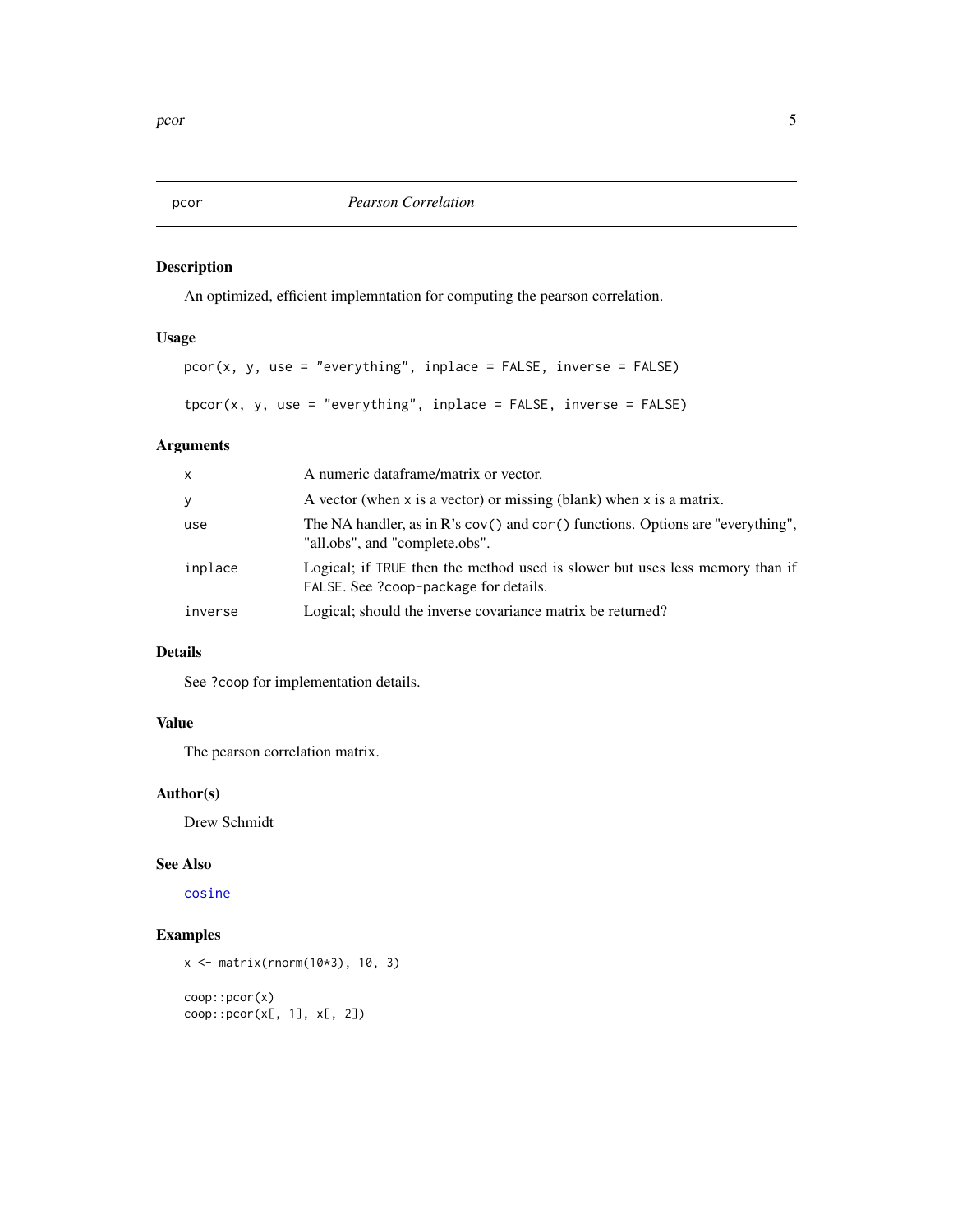<span id="page-5-0"></span>scaler *scaler*

#### Description

A function to center (subtract mean) and/or scale (divide by standard deviation) data column-wise in a computationally efficient way.

#### Usage

 $scalar(x, center = TRUE, scale = TRUE)$ 

# Arguments

x The input matrix. center, scale Logical; determine if the data should be centered and/or scaled.

#### Details

Unlike its R counterpart scale(), the arguments center and scale can only be logical values (and not vectors).

#### Value

The centered/scaled data, with attributes as in R's scale().

<span id="page-5-1"></span>sparsity *Sparsity*

#### Description

Show the sparsity (as a count or proportion) of a matrix. For example, .99 sparsity means 99% of the values are zero. Similarly, a sparsity of 0 means the matrix is fully dense.

#### Usage

```
sparsity(x, proportion = TRUE)
```
#### Arguments

|            | The matrix, stored as an ordinary R matrix or as a "simple triplet matrix" (from |
|------------|----------------------------------------------------------------------------------|
|            | the slam package).                                                               |
| nronortion | Logical: should a proportion or a count be returned?                             |

proportion Logical; should a proportion or a count be returned?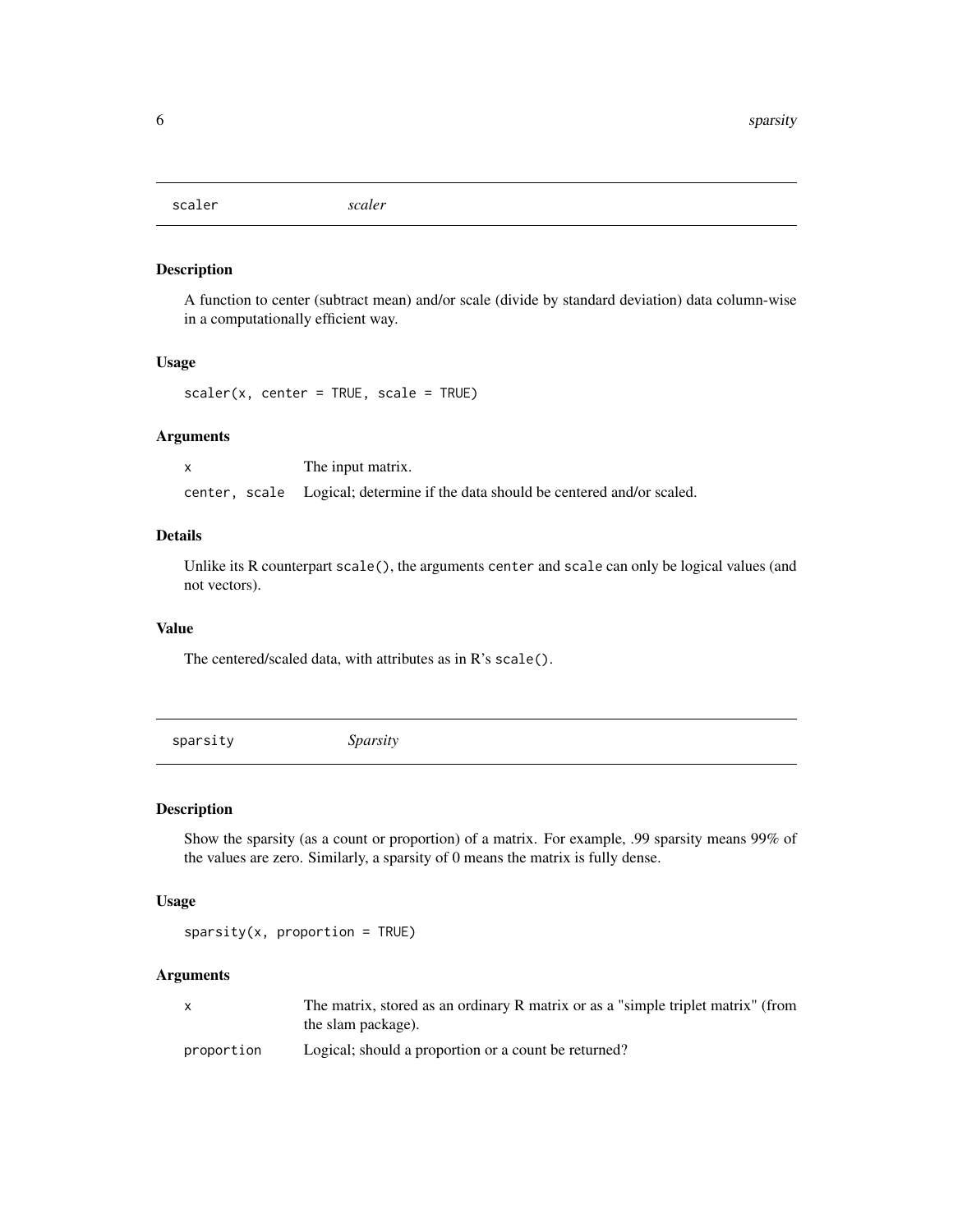#### <span id="page-6-0"></span>weighted 7 and 7 and 7 and 7 and 7 and 7 and 7 and 7 and 7 and 7 and 7 and 7 and 7 and 7 and 7 and 7 and 7 and 7 and 7 and 7 and 7 and 7 and 7 and 7 and 7 and 7 and 7 and 7 and 7 and 7 and 7 and 7 and 7 and 7 and 7 and 7 a

# Details

The implementation is very efficient for dense matrices. For sparse triplet matrices, the count is trivial.

#### Value

The sparsity of the input matrix, as a proportion or a count.

#### Author(s)

Drew Schmidt

# Examples

```
## Completely sparse matrix
x <- matrix(0, 10, 10)
coop::sparsity(x)
## 15\% density / 85\% sparsity
x[sample(length(x), size=15)] <- 1
coop::sparsity(x)
```

| weighted |  |
|----------|--|
|          |  |

weighted *Weighted Co-Operation*

# Description

An optimized, efficient implemntation for computing weighted covariance, correlation, and cosine similarity. Similar to R's cov.wt().

#### Arguments

| X      | A matrix or data frame.                               |
|--------|-------------------------------------------------------|
| wt     | A vector of weights or scalar weight.                 |
| method | Either "unbiased" or "ml". Unlike R, case is ignored. |

# Details

See ?coop-package for implementation details.

# Author(s)

Drew Schmidt

#### See Also

[cosine](#page-2-1), [pcor](#page-4-1), and [covar](#page-3-1)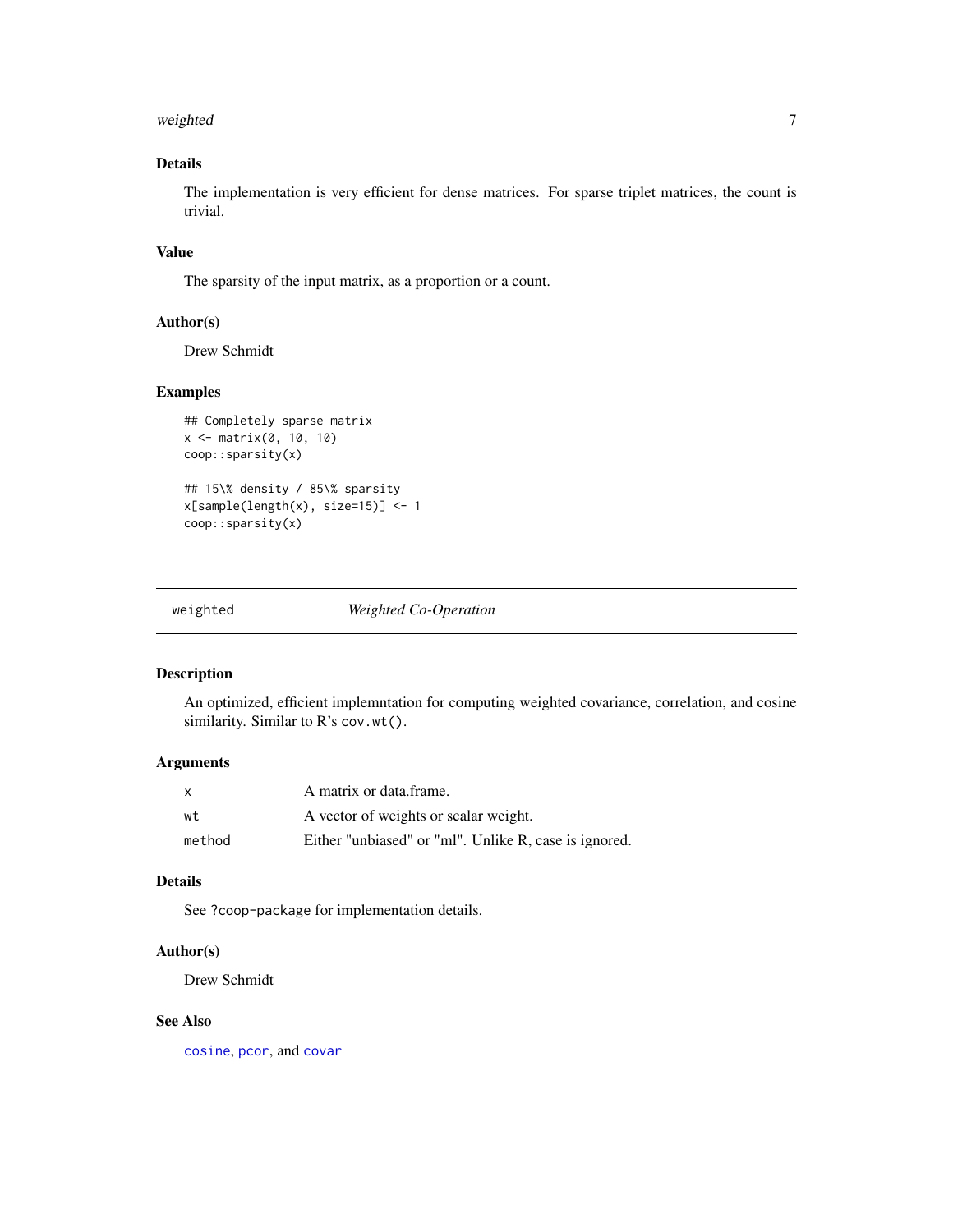8 weighted

```
x <- matrix(rnorm(10*3), 10, 3)
cov.wt(x)
```